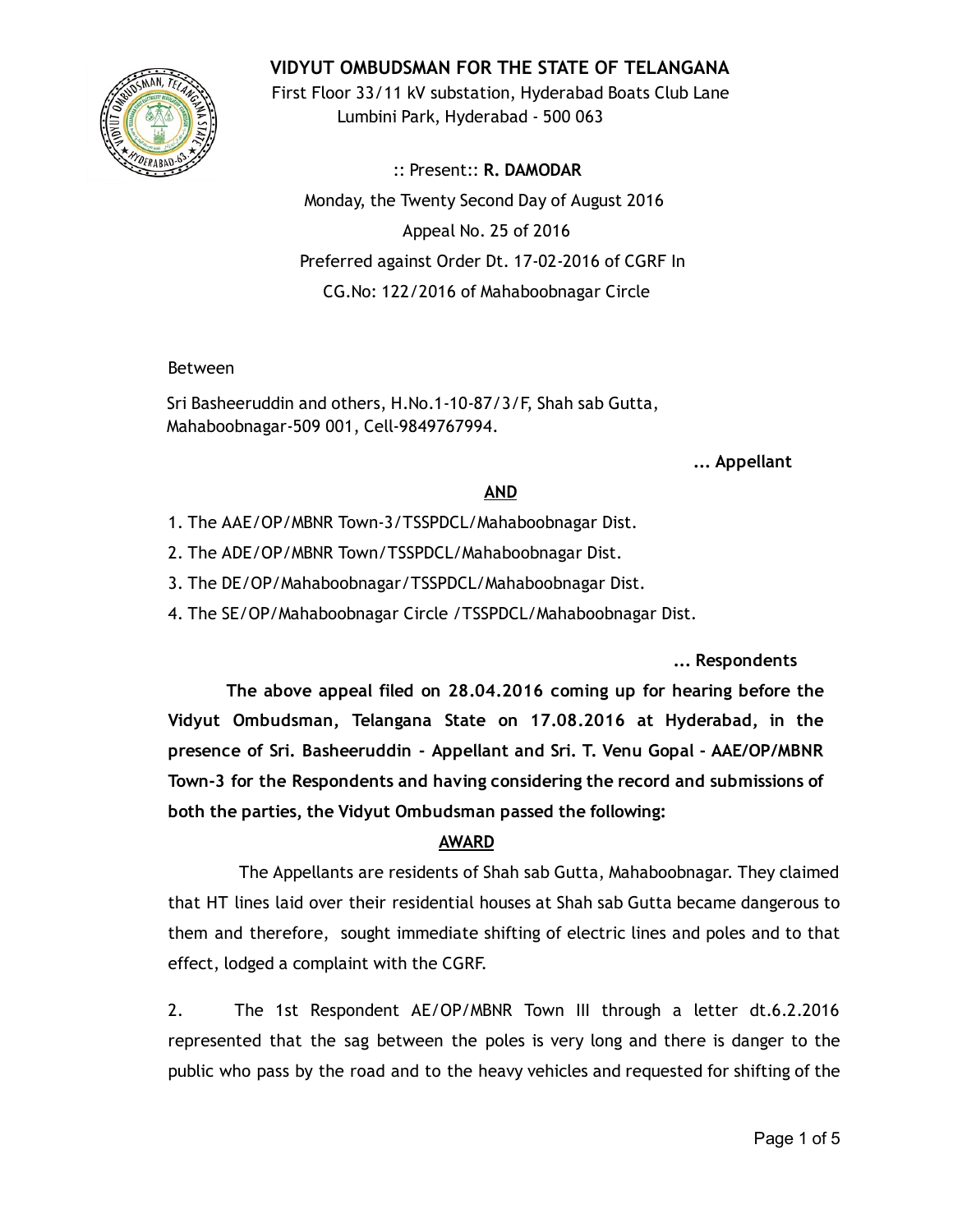transmission lines to a safety zone. He submitted that the 11kv Shah sab Gutta feeder is passing over the houses since a long time and that earlier before 1993 this line was getting feeding from 132 KV MBNR Sub Station . Thereafter, the line was getting feeding from 33/11 KV SLC mills substation. Before 1993, there were no houses in the locality and now houses and several constructions have come up below the 11 KV line. He addressed a letter to the Appellant to give consent letter for payment of shifting of concerned lines. After receiving the consent letter from the consumer, he stated that he would get the necessary estimates prepared and the work taken up.

3. Before the CGRF, the Appellant requested shifting of 11KV line going over their houses in the locality and about the danger the lines posed to the people and submitted several photographs showing the present position of the overhead lines and pleaded for shifting of the lines.

4. The 2nd Respondent ADE/O/MBNR Town claimed that 11KV S.S. Gutta feeder has been passing over the houses since a long time and it was being fed from 132 KV Mahaboobnagar Sub Station long before the year 1993 when there were no houses in the locality. She stated that the construction of houses came up under 11KV line and then the consumers made a request to shift the 11 KV line. She also stated about a letter addressed to the Appellants for seeking consent letter for payment of necessary shifting charges for the lines.

5. After examining the material on record and claim of the Respective parties, the CGRF directed the Respondents to shift the lines by duly following the procedure in vogue and report compliance through the impugned orders.

6. Aggrieved and not satisfied with the impugned orders, the Appellants preferred the present Appeal claiming that there is urgent need for shifting of HT lines over their residential houses, which are posing danger to them and other residents and also the people and that the sag between the poles is very long and therefore, it is necessary to shift the lines. The Appellant also filed photographs showing the location of the lines and the danger they posed to the residents. The Appellants further claimed that they are not in a position to incur the huge expenses of Rs 5,00,000/‐ in view of their financial position for shifting of the lines and that they are very poor people and now requesting the DISCOM to shift the lines.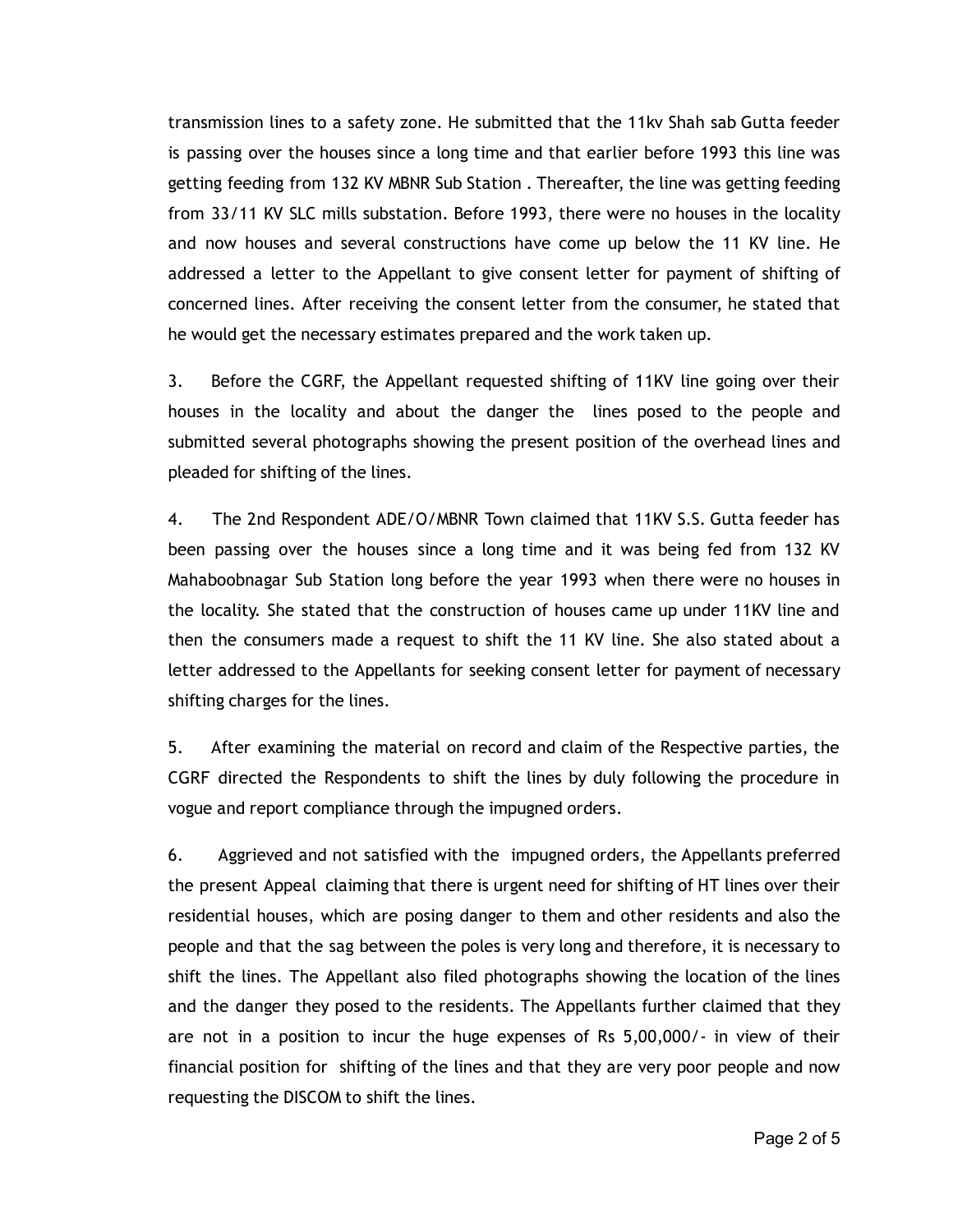7. In the Appeal, the 2nd Respondent/ADE/O/MBNR Town through a letter dt.31.5.2016 stated that the line was getting feeding from 132 KV Mahaboobnagar Sub Station before the year 1993 and thereafter, the 11 kv Shah sab Gutta feeder has been getting feeding from 33/11 KV SLC mills Sub Station. Before 1993, he stated that there were no houses in the locality and that these houses came up later, only below the 11KV line. The Appellants, he stated that without giving the consent letter to bear the expenses for shifting the lines, have rushed to prefer the present appeal.

8. The 1st Respondent/AE/O/Town III on direction in the Appeal, submitted an estimate for shifting of 11KV Shah sab Gutta feder passing over the houses of the Appellants, for Rs 2,91,883.76 which the Appellants pleaded helplessness to bear. He also filed a rough sketch for shifting of the power lines, that too after deposit of the required estimated amount.

9. Efforts at mediation have not succeeded in ending the dispute, because the Appellants are not willing to bear the cost of shifting the 11KV line and the Respondents are claiming that the houses in question have come up under the 11KV line after 1993 and therefore, the Appellants have to bear the expenditure.

# Arguments heard.

10. On the basis of the material on record and arguments, the following issues arise for determination:

- a. Whether the Appellants are entitled to shifting of 11KV Shah sab Gutta feeder line passing over their houses?
- b. Whether the Respondents are liable to shift the 11KV lines bearing the expenditure?
- c. Whether the impugned orders are liable to be set aside/

## Issues 1 to 3

11. The Appellants are residents of Shah sab Gutta. The 11KV Shah sab Gutta feeder lines have been passing over the houses of the Appellants since a long time. Before the year, 1993 the 11KV line was getting feeding from 33/11 KV SLC mills Sub Station. These are the facts admitted. The houses of the Appellants came up in the locality after, 1993 about which there is no denial. The sag between the poles is also more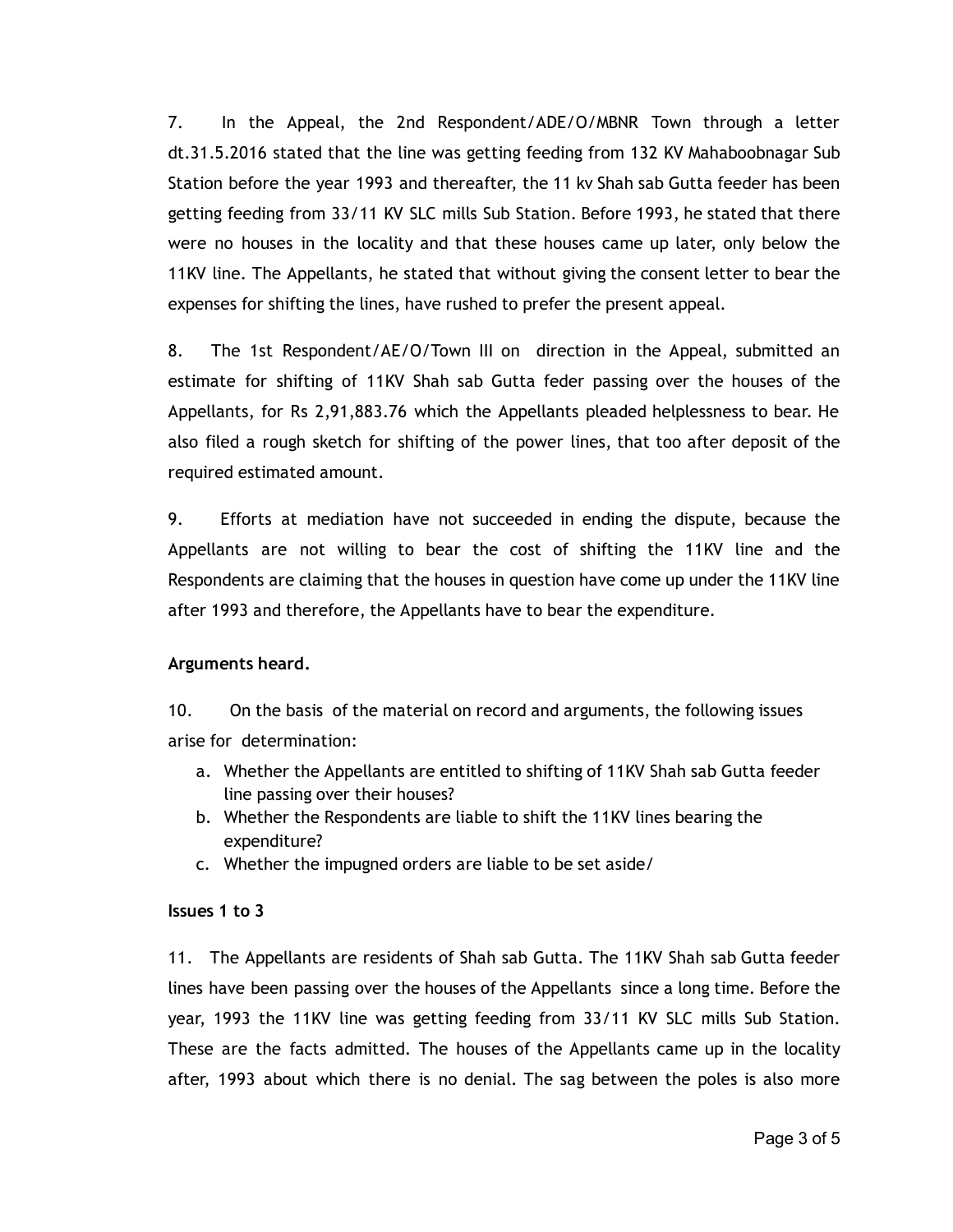because of the distance between the poles. These lines are posing danger to the Residents which is also a fact not denied.

12. When the Appellants sought shifting of the 11KV line, the Respondents have been willing to shift the lines, only on the Appellants giving the consent for bearing the cost of shifting. On directions in the Appeal, the Respondent No.1/AE/OP/MBNR Town‐III prepared an estimate costing Rs 2,91,883.76 along with a rough sketch showing the proposed dismantling and rerouting of the 11KV line. The Appellants are not ready to bear the cost of shifting the line and give consent letter.

13. During the course of the hearing, the Appellants have been informed about the need for shifting of lines by making a representation to the municipality of Mahaboobnagar. Whether the efforts of the Appellants have succeeded or not is not on record. The Appellants are at liberty to approach any public authority or the concerned municipality for meeting the cost of shifting of the lines. The Appellants have filed 6 photographs showing passing of 11KV line over their houses and by the side of their houses. It is seen from the photographs that there is no gap between some of the poles and the houses constructed without leaving any setback etc. It is surprising that some of the poles are located actually inside the houses. Some poles are covered by compound walls, which show poorly of the civic sense and responsibility of the consumers. When they were constructing their houses, if the house sites were their own, they could have requested the DISCOM to shift the poles, which they did not. From the side of the DISCOM, they have fixed the poles and laid the 11KV line when there were no houses at the spot. There is no responsibility, under the circumstances, on the part of the DISCOM, to bear the expenses and shift the present lines. If the Appellants are interested, they may take the help of the Respondents, who prepared the estimate and drew sketch for shifting the lines, by depositing the estimated money and giving consent letter to get the lines shifted. Though in a sense the CGRF gave correct directions, but the order lacked reasons. The Issues are answered accordingly.

## 14. In the result, the Appeal is disposed of holding that:

a. The Appellants with eyes wide open, have constructed their houses under the 11KV line posing danger to themselves and to others and therefore, they are not